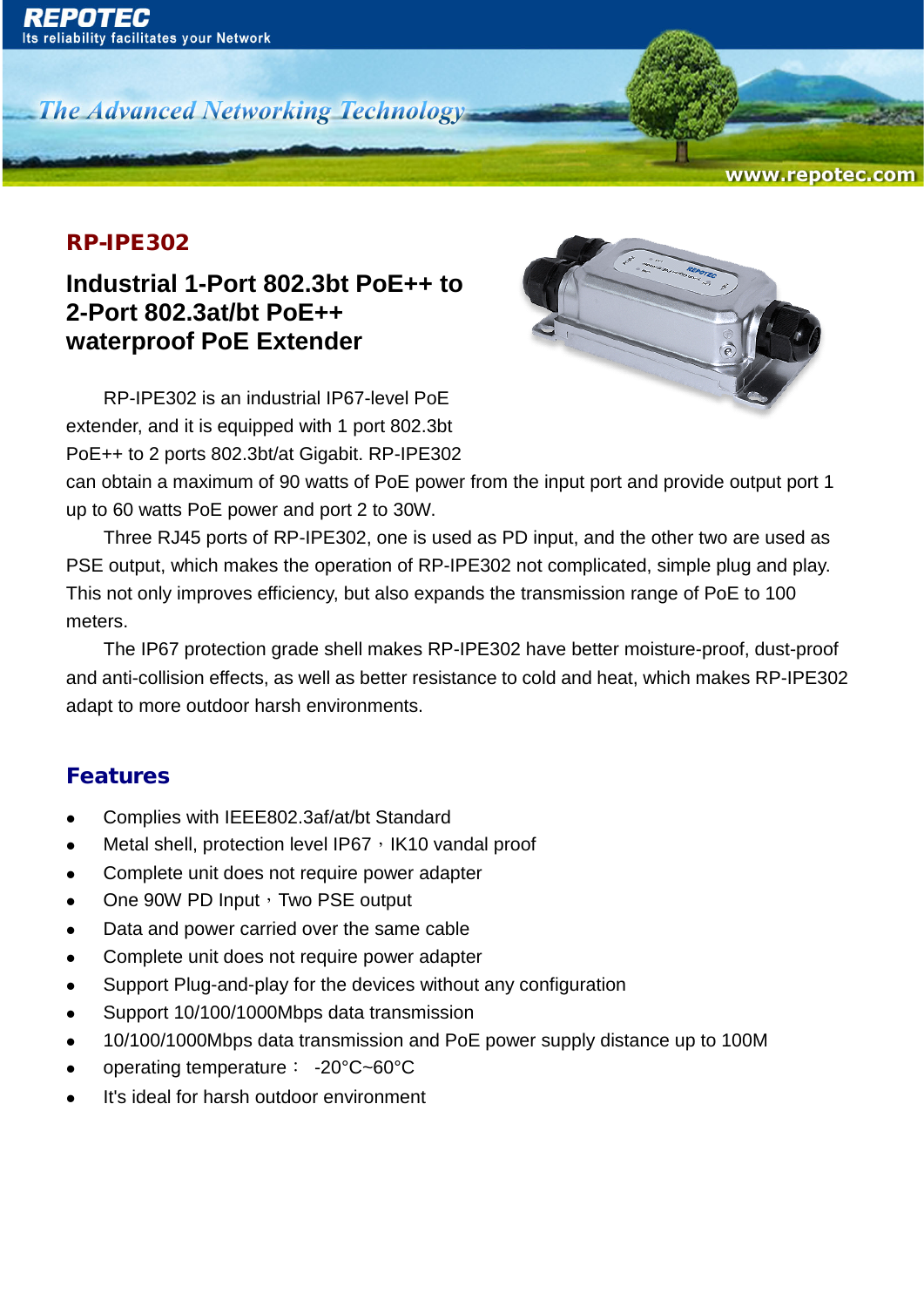# Specifications

| <b>Standard</b>                           | IEEE 802.3 Ethernet                                            |
|-------------------------------------------|----------------------------------------------------------------|
|                                           | <b>IEEE 802.3u Fast Ethernet</b>                               |
|                                           | IEEE 802.3ab Gigabit Ethernet                                  |
|                                           | <b>IEEE 802.3x Flow Control</b>                                |
|                                           | <b>IEEE 802.3af Power over Ethernet</b>                        |
|                                           | <b>IEEE 802.3at Power over Ethernet Plus</b>                   |
|                                           | <b>IEEE 802.3bt Power over Ethernet Plus Plus</b>              |
| <b>PoE Standard</b>                       | <b>IEEE 802.3af Power over Ethernet</b><br>$\bullet$           |
|                                           | <b>IEEE 802.3at Power over Ethernet Plus</b>                   |
|                                           | <b>IEEE 802.3bt Power over Ethernet Plus Plus</b><br>$\bullet$ |
| <b>Interface</b>                          | PoE in port:1 x 10/100/1000Mbps RJ45 port<br>$\bullet$         |
|                                           | PoE out port : 2 x 10/100/1000Mbps RJ45 port<br>$\bullet$      |
| <b>Network Media(Cable)</b>               | 10BASE-T: UTP category 3,4, 5 cable (≤100m)<br>$\bullet$       |
|                                           | 100BASE-TX: UTP category 5,5e cable (≤100m)<br>$\bullet$       |
|                                           | 1000BASE-TX: UTP category5e cable (≤100m)<br>$\bullet$         |
| <b>Power Pin Assignment</b>               | • $1/2$ (-), $3/6$ (+), $4/5$ (+), $7/8$ (-)                   |
| <b>PoE Power Output</b>                   | • Per port 48-55V DC Port1:60W Max Port2:30W Max               |
| <b>Input Power</b><br><b>Requirements</b> | UI508, TUV EN60950-1 approved (meeting EN60204-1)              |
| <b>Environment</b>                        | • Operating Temperature: -20 $\degree$ C ~ 60 $\degree$ C      |
|                                           | Storage Temperature: -40 ~ 80 °C                               |
|                                           | Operating Humidity: $10\% \sim 90\%$ non-condensing            |
|                                           | Storage Humidity: 5% ~ 90% non-condensing<br>$\bullet$         |
| <b>Dimension</b>                          | 150 x 73 x 44 mm<br>$\bullet$                                  |

# Application